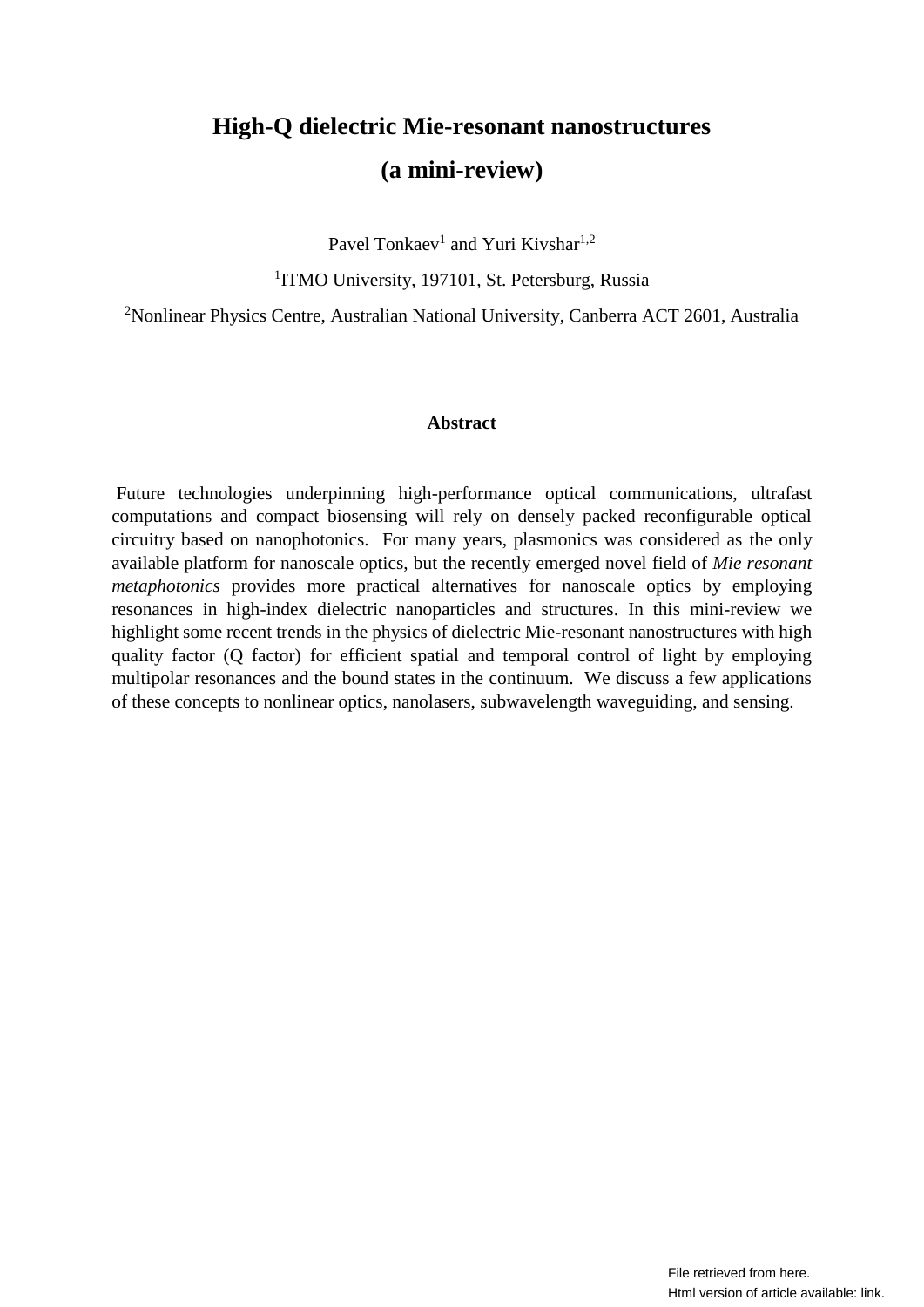# **Introduction**

Nanophotonics [is considered often as a special branch of optics that studies the behaviour](https://photonics101.com/) of [light](https://en.wikipedia.org/wiki/Light) on the nanometer scales including interaction of subwavelength objects with light. For many applications and for creating compact optical circuits and networks, it is highly desirable to miniaturize photonic components, and traditionally nanophotonics was based on metallic components which transport and focus light via [surface plasmon polaritons](https://en.wikipedia.org/wiki/Surface_plasmon_polariton) which allow to overcome the diffraction limit [1]. However, plasmonic components are known to suffer from strong dissipative losses and heating. Recently, we have observed the emergence of a new field of *all-dielectric resonant metaphotonics* [2] (also called "*Mie-tronics*" [3]) aiming at the manipulation of strong optically-induced electric and magnetic Mie-type resonances in dielectric nanostructures with high refractive index. Unique advantages of such dielectric resonant nanostructures over their metallic counterparts are low dissipative losses combined with the strong enhancement of both electric and magnetic fields, thus providing competitive alternatives for plasmonics including optical nanoantennas, biosensors, and metasurfaces.

High-index dielectric nanoantennas supporting multipolar Mie resonances represents a novel type of building blocks of metamaterials for generating, manipulating, and modulating light. By combing both electric and magnetic multipolar modes, one can not only modify far-field radiation patterns but also localized the electromagnetic energy in open resonators by employing the physics of bound states in the continuum (BICs) to achieve destructive interference of two (or more) leaky modes [4]. Optical Mie resonances in nanoantennas can be characterized the average lifetime of trapped light being quantified by the value of the quality factor (Q factor). Lower-order dipolar Mie modes are known to have relatively low Q factors, of the order of ten. Changing the resonator parameters or combining the resonators into a planar geometry of metasurfaces allow achieving much higher values of the Q factor.

This mini-review aims to highlight some recent advances in the field of *all-dielectric Mieresonant metaphotonics* driven by the development of high-Q dielectric structures for nonlinear nanophotonics, nanoscale lasing, and efficient sensing applications.

Figure 1(a-e) show the examples of the SEM images (adopted from Refs. [6-10]) of several types of dielectric structures. In particular, subwavelength optical antennas made of high-index dielectric materials can have various shapes such cubes and cylinders [see Figs. 1(a, b)], and they support multipolar electric and magnetic Mie resonances which can be hybridized to realize *quasi-BIC resonances* [5] with high values of the Q factor. Below, we discuss how such Mie-resonant nanoantennas can be employed for second-harmonic generation and also for creating smallest non-plasmonic lasers operating at room temperatures. Figures 1(c, d) present arrays of dielectric nanoparticles for slow-light waveguides. Finally, combining subwavelength resonators into metasurfaces [see Fig. 1(e)] allows to employ collective resonances related to the BIC physics, and thus create a novel platform for nonlinear optics.

Importantly, various degrees of freedom and geometries can be employed to engineer the Q factor of such resonant dielectric structures, and also create slow-light waveguides based on the Mie resonances. Achieving high-Q resonances in metasurfaces provides novel strategies for creating compact optical devices for various applications in biosensing.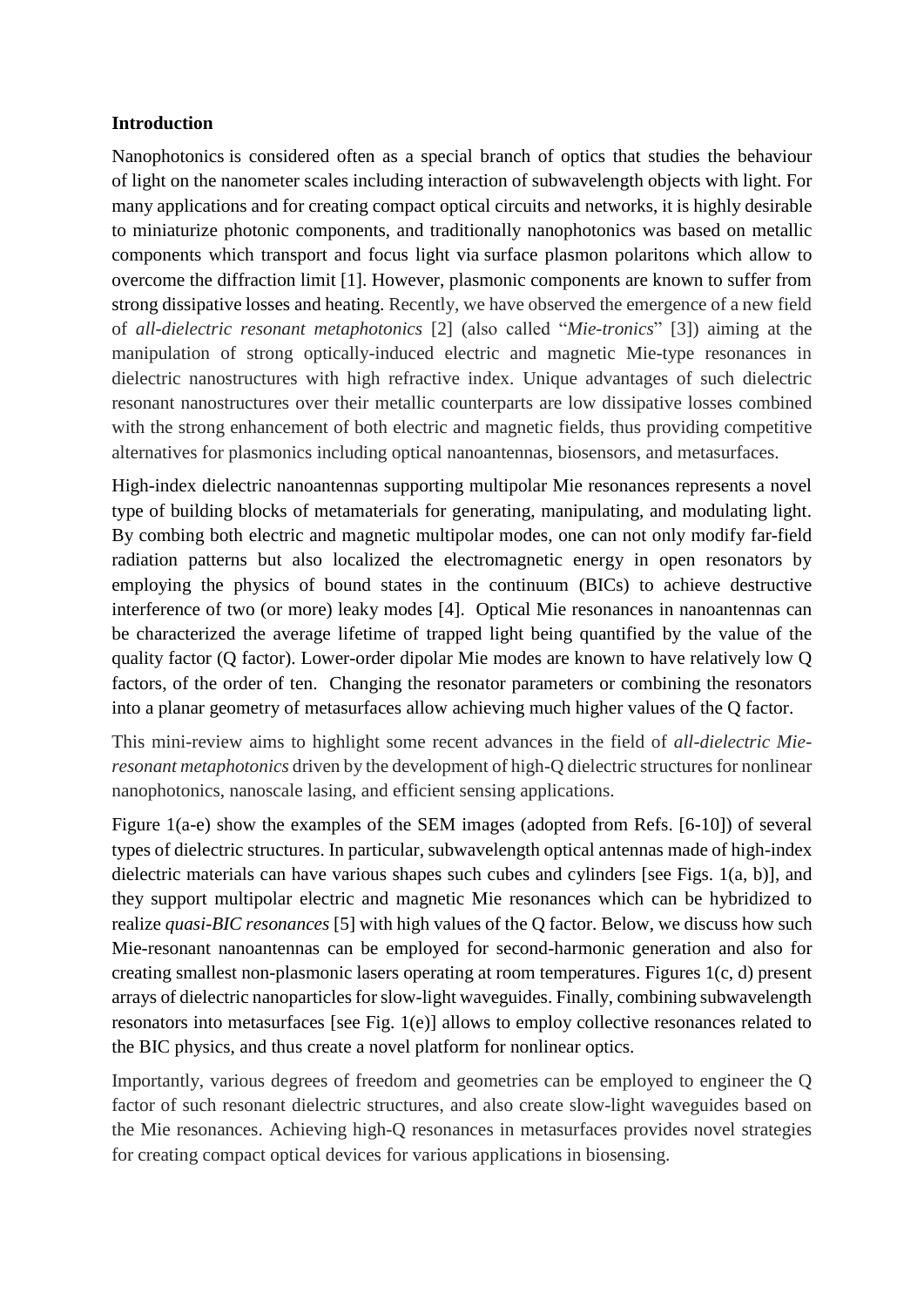

**Fig. 1**. Major types of subwavelength dielectric structures shown as SEM images of the fabricated samples. (a, b) Cube and cylinder optical antennas employed for lasing and harmonic generation; (c, d) arrays of dielectric nanoparticles for slow-light waveguides; and (e) dielectric metasurfaces supporting BIC resonances. The images are adopted from Refs. [6-10].

## **Nonlinear nanoantennas**

Subwavelength dielectric nanoantennas made of high index materials emerged recently as a new platform for nanophotonics [2, 7, 11]. However, the enhancement of near-field effects for individual subwavelength resonators is strongly limited by low Q factors of the fundamental resonances governing the optical response. Recently, a novel approach [7] suggested how to achieve high-Q resonances in individual subwavelength resonators in the regime of *supercavity mode*, by employing the physics of nonradiative states – optical *bound states in the continuum* (BICs). Supercavity modes attracted a lot of attention, but they have been observed experimentally only this year. Koshelev et al [7] reported on the first experimental observation of the supercavity modes in individual subwavelength dielectric resonators, and they also demonstrated the record-high efficiency of the second-harmonic generation. That study revealed that supercavity modes are formed due to strong coupling of two leaky modes excited simultaneously in a dielectric resonator, which interfere destructively resulting in strong suppression of radiative losses. Those observations confirmed that the supercavity modes are governed by the physics of bound states in the continuum. This work opens novel opportunities for subwavelength dielectric metaphotonics and nonlinear nanophotonics.

More specifically, Koshelev et al [7] considered cylindrical resonators with height 635 nm made of AlGaAs ( $\varepsilon$ =11) placed on a silica substrate with an additional highly doped 300 nm ITO layer. This layer provides an additional enhancement of the Q factor due to the interaction between the resonator and substrate. To engineer the supercavity mode, they vary the resonator diameter between 890 nm and 980 nm to induce strong coupling between a pair of leaky Mieresonant modes [7]. For an efficient excitation, the authors employ a tightly focused azimuthally polarized vector beam with the wavelength varying from 1500 nm to 1700 nm. The measured Q factor is about 190, which is more than one order of magnitude higher than for conventional magnetic dipolar Mie resonance. This high value of the Q factor stipulates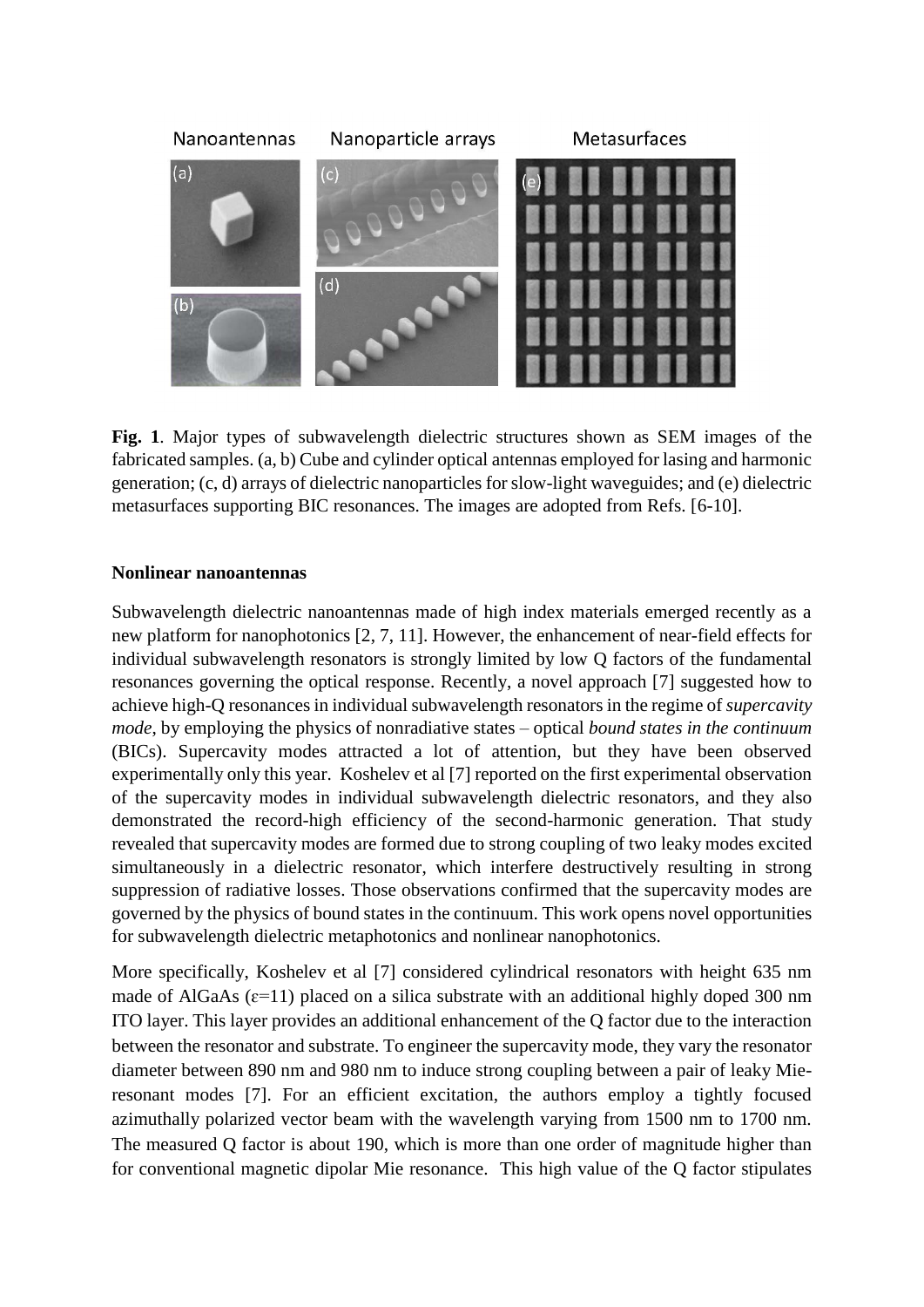the enhance of light-matter interaction observed through nonlinear effects. Figure 2(a) shows the measured second-harmonic intensity vs. particle diameter and incident wavelength excited with a structured pump. The inset shows the far-field profiles of the emitted radiation originating from the excited quasi-BIC mode.



**Fig. 2**. Examples of nonlinear effects enhanced by Mie resonances. (a) Generation of the second harmonic empowered by the quasi-BIC resonance. (b) Stimulated Raman scattering from c-Si nanopillars driven by a low-order Mie resonance. Adopted from Refs. [7,11].

Raman scattering has been demonstrated as an effective tool to study optical modes. A significant increase of the Raman scattering signal corresponds to the effective energy coupling with modes of the nanoparticle. Spontaneous Raman scattering enhanced by the electric and magnetic Mie resonances of subwavelength particles [12] can be used for sensing [13] and nanothermometry [14]. However, spontaneous Raman scattering remains a relatively weak effect as compared with photoluminescence observed in resonant nanostructures [15]. Zograf et al. [11] observed experimentally *stimulated Raman scattering* from isolated subwavelength c-Si nanoparticles empowered by multipolar Mie resonances. They studied the scattering of a c-Si nanopillar with height of 600 nm and diameters ranging from 200 nm to 1000 nm fabricated by electron-beam lithography on  $Al_2O_3$  substrate [see Fig. 2(b)].

First, the authors selected the subwavelength nanoparticle with the strongest Raman scattering signal. Confocal Raman scattering measurements from individual c-Si nanoparticles at a pump wavelength of 633 nm were obtained to achieve this goal. They found that at low intensity the maximum Raman scattering signal corresponds to the nanoparticle diameter of 475 nm driven mostly by the magnetic dipole and magnetic quadrupolar modes at 654 nm and 633 nm wavelengths. Typical experimental dependencies of the Raman scattering signal on the pump intensity are shown on Figure 2(b). At low intensities, the dependence is linear and spontaneous Raman scattering dominates. However, at higher intensities (higher than  $0.3 \text{ MW/cm}^2$ ), a nonlinear growth of the Raman scattering signal was observed for the nanodisk with a diameter of 475 nm, which is not detected for other nanodisks with diameters from 250 nm to 800 nm. This sharp difference characterizes the stimulated Raman scattering process.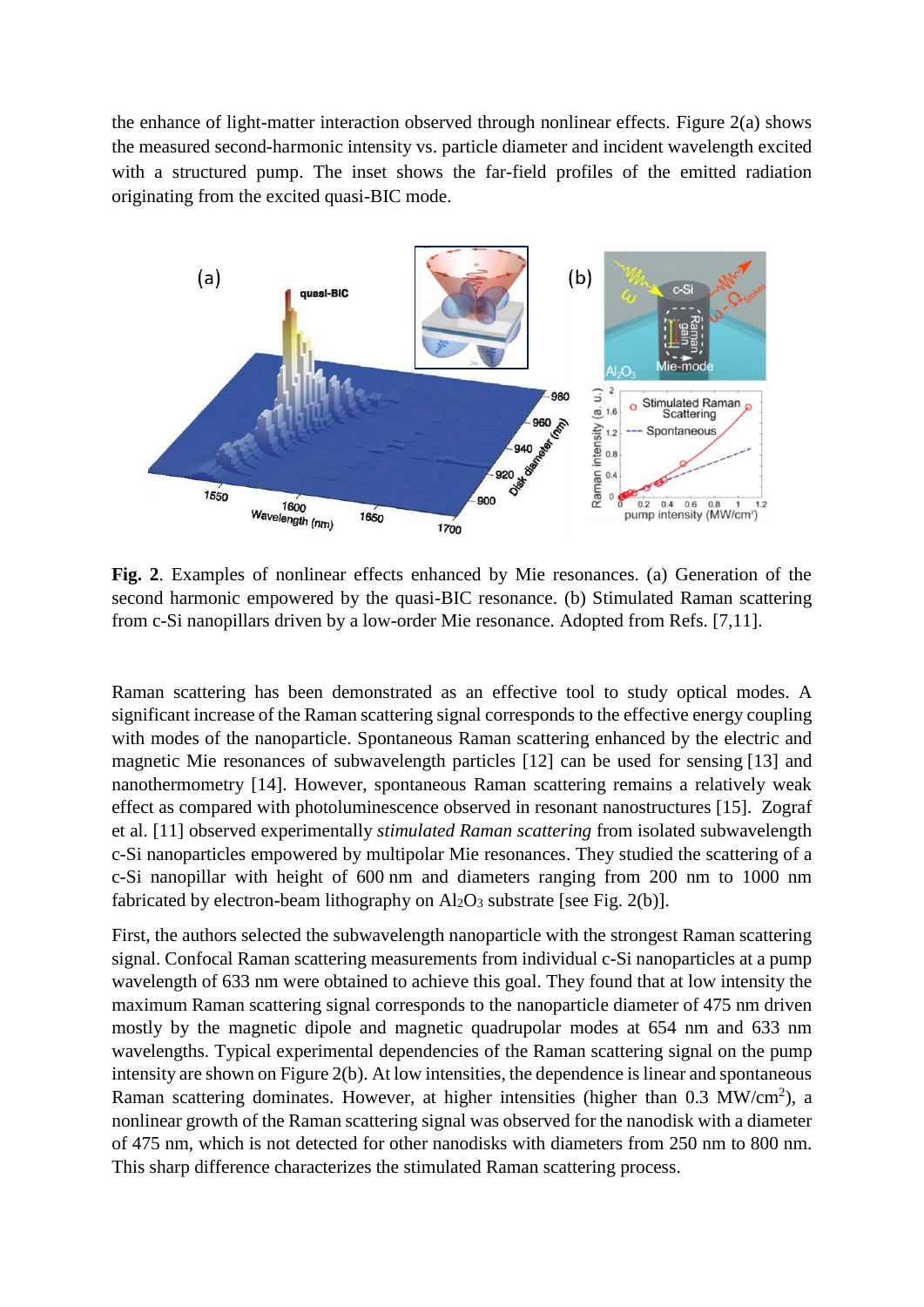In the regime of the stimulated Raman scattering, a stronger pump transfers a part of its energy to a weaker Stokes-shifted Raman signal by interacting with a nonlinear medium. As a result, the pump can amplify a weak Stokes beam, attributing to the Raman amplification. When the pump photons become trapped by a resonator mode, the Raman scattering gets enhanced, and it generates a signal that grows exponentially with the input intensity.

## **Non-plasmonic nanolasers**

Creation of nanoscale source of coherent radiation is an important part in the development of future optical computer systems. Until now, fabrication of semiconductor lasers has been limited to a few microns. Further size reduction becomes complicated due to radiation losses. The use of plasmonic materials can reduce radiation losses and laser size, but also increase non-radiative losses [16]. Recently, resonant dielectric nanoantennas have been shown as a platform for nanophotonic applications. Dielectric particles have low non-radiative losses that make them more attractive for lasing. The use of dielectric nanoantennas is aimed at enhancing the Raman signal [12] and photoluminescence of the nanoantenna material itself [17].

Halide perovskites are one of the best materials for lasing. This material has high enough refractive index that make possible creation of a compact design [15,17]. In addition, lead halide perovskites have low concentration of defects and high photoluminescence quantum yield [18]. Moreover, simple chemical fabrication methods allow creating optical resonant microstructures which generate stimulated emission in the optical frequency range [19,20]. However, the creation of smaller resonators is challenging due to the fact that smaller particles have larger surface-to-volume ratios, which increases the effect of surface recombination and roughness and result in higher losses. Recent studies have overcome this limitation creating the 310 nm nanolaser based on lead halide perovskite and operating at room temperature with 0.58 size/wavelength ratio [6]. Nanoparticle CsPbBr<sub>3</sub> was synthesized chemically on  $Al_2O_3$ substrate [see Fig. 3(a)]. Multipole decomposition of the lasing mode demonstrate the dominant contribution of the third-order magnetic dipolar Mie mode [6].



**Fig. 3**. Non-plasmonic nanolasers governed by low-order Mie-resonant modes in (a) cubic perovskite nanoparticle and (b) GaAs nanocylinder. Adopted from Refs. [6,21].

Creation of smaller resonators while keeping the same operating wavelength implies necessarily the use of lower-order modes. Those present higher radiative losses lead to a drop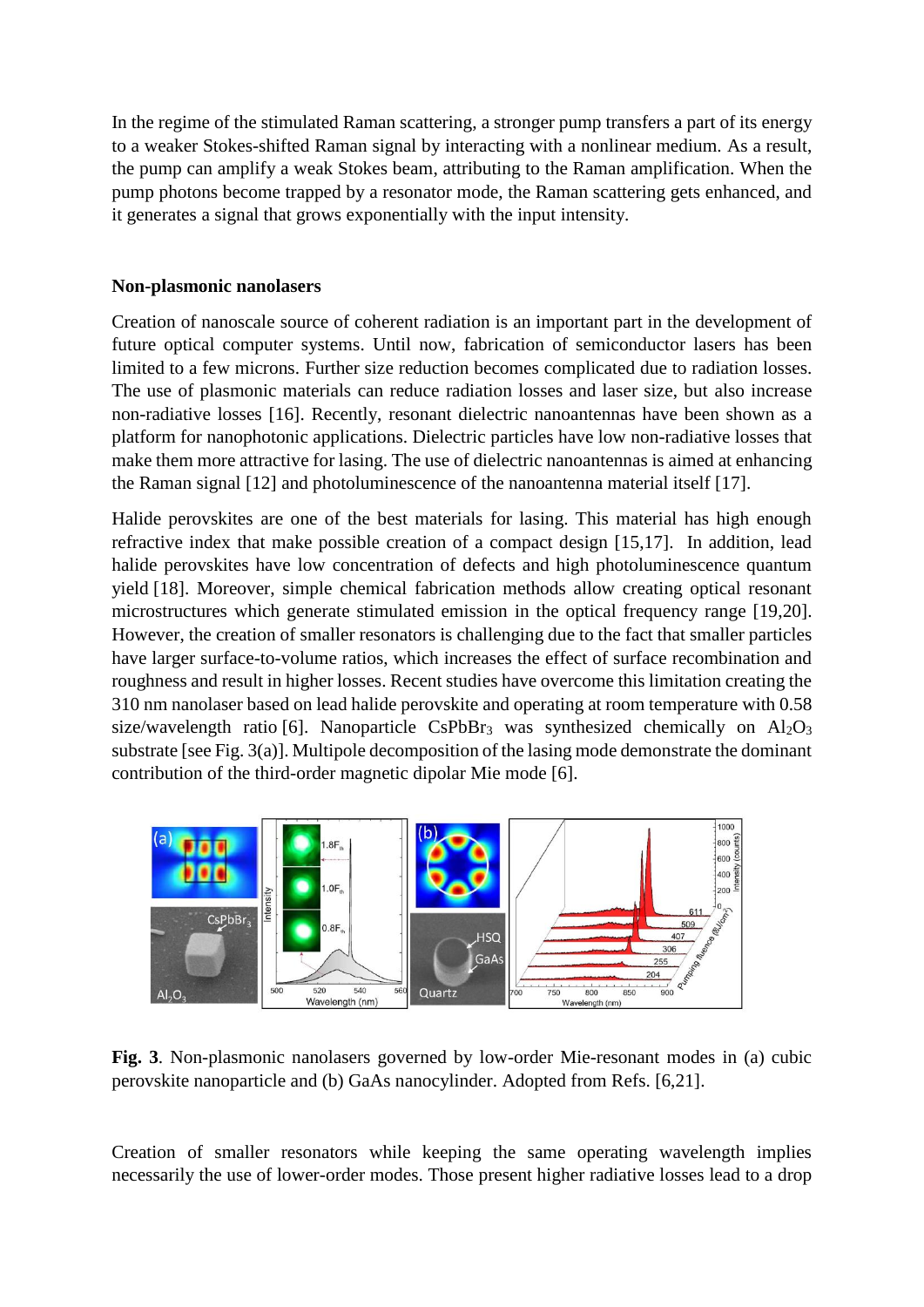in the Q-factor. Mylnikov et al. [21] proposed a cylindrical nanoscale resonator supporting quasi-BIC mode [see Fig 3(b)]. The use of the regime of a supercavity mode reduces radiative losses enabling gain and loss compensation in nanoparticles of a smaller size. As a result, the authors demonstrated a GaAs nanolaser as small as 500 nm in diameter and only 330 nm in height on the quartz substrate with the lasing wavelength 825 nm, with the size-to-wavelength ratio 0.6 at cryogenic temperatures [21].

#### **Slow-light waveguides**

Recent progress in nanoscale fabrication technologies provides more opportunities for a design of subwavelength metamaterial-inspired structures with engineered optical properties which are expected to enhance the performance of the next-generation photonic devices. Subwavelength guiding of light has attracted great attention because it provides unique opportunities for miniaturization of the optical interconnect technology. Recently, diverse implementation of subwavelength-engineered structures in integrated optics has been discussed for a design of integrated photonic platforms [22]. The major goals of those studies are to engineer the mode dispersion and waveguide anisotropy and, in particular, achieve slowlight propagation. The next step would be to employ resonances in such slow-light waveguides based on both electric and magnetic Mie-multipolar modes [23].



**Fig. 4**. Subwavelength waveguiding. (a) Schematic dispersion (left) and corresponding electric field profiles (right) of a periodic slab waveguide for three regimes: radiation, Bragg scattering, and subwavelength-guided wave propagation. (b) Transmittance and SEM images of waveguiding arrays of Mie-resonant silicon nanoparticles. Adopted from Refs. [22,23].

In general, light propagation through a periodic slab waveguide is governed by the dispersion shown in Fig. 4(a) (left) with radiation, Bragg scattering, and subwavelength regimes [22]. In the radiation regime, the periodic waveguide represents a diffraction grating radiating from the waveguide into free space above and below, as seen in Fig. 4a (right). For shorter periods, the waveguide supports Floquet–Bloch modes characterized by an electric field modulated with the same periodicity as the waveguide. However, when the waveguide periodicity becomes substantially smaller than the wavelength, the waveguide can be effectively approximated as a uniaxial crystal, thus enabling engineering of the refractive index, as discussed in Ref. [22]. As a result, the waveguide is optically equivalent to a homogeneous waveguide with an effective core index determined by the filling factor (the red line shows the effective dispersion). The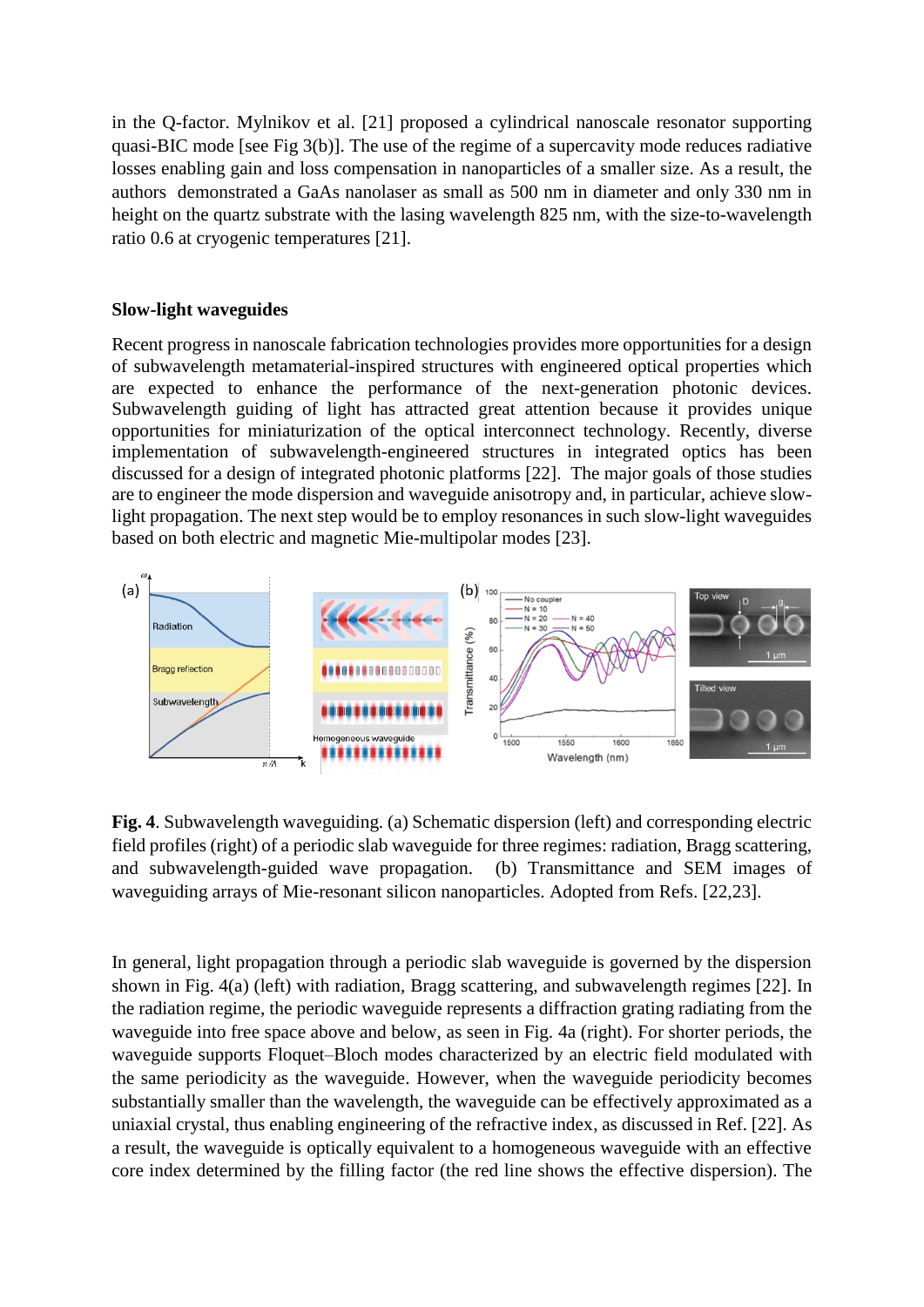ability to control both dispersion and anisotropy of waveguides provides a powerful design tool to engineer the wavevectors of the propagating modes [22].

However, the situation changes dramatically when the properties of individual resonators are employed. Earlier theoretical studies [24] revealed that the electromagnetic energy can be guided efficiently along a chain of nanoparticles and even around a corner, when the field is localized on the size less than half of the guided wavelength, thus providing an alternative to plasmonic waveguides. This concept has been verified at microwaves [25] using an analogue of optical nanoantennas realized at microwaves [26]. These results suggested that a chain of high-index nanoparticles can guide light for the distances exceeding substantially the guiding distances achievable with metallic or metal-dielectric plasmonic waveguides.

High-index dielectric nanoparticles with Mie resonances open new opportunities to control light at the nanoscale, and they can support slow-light waveguiding in a chain of coupled Mieresonant silicon nanoparticles at telecommunication wavelengths. Recent studies demonstrated experimentally the opportunities and advantages of these novel types of subwavelength waveguides and their applications [27,28].

Figure 4(b)(left) shows transmittance of the specific optical device employing a chain of nanoparticles, shown in Fig. 4(b)(right) with the diameters D =340 nm and array spacing  $g =$ 150 nm, as a hybrid tapered coupler [23]. The black curve is the device transmittance without the nanoparticle coupler, while coloured curves are for the devices with couplers of various tapered lengths defined by the number of nanoparticles N in the taper. One observes that the overall transmittance through the device increases from 20% to  $\sim$ 70% due to the nanoparticle coupler. Also, such Mie-resonant arrays may show even lower propagation losses compared to that of stripe waveguides with 400 nm width, while having smaller footprints, and they reduce the group velocities of guided modes down to 0.03 of the speed of light.

# **High-Q dielectric metasurfaces**

Surface-enhanced spectroscopy techniques are usually employed for extracting chemically specific information that is intimately linked to molecular structure and conformation. Traditionally, surface-enhanced spectroscopy is based on metallic nanoantenna supporting plasmon resonances, but it faces significant limitations. Dielectric metasurfaces emerged as an alternative approach for a control of both electric and magnetic fields with low material losses, and they can provide CMOS compatibility for large-scale manufacturing. Recently, high-Q metasurfaces have been suggested for mid-IR spectroscopy to encode spatially molecular absorption signatures into chemically specific barcodes [29]. High-Q resonances are created by using symmetry-broken resonator geometries supporting bound states in the continuum [30]. By creating pixelated metasurface structure, one may assign different resonances to specific pixels, mapping both spectral and spatial information. The strength of the molecular absorption signatures correlates with reflectance signal variations for different pixels, allowing a read-out in an imaging-based setup. Such a molecular imaging can be performed by using broadband light sources and detectors, thus enabling spectrometer-less operation in a miniaturized platform for on-site applications. Multi-component samples containing biomolecules, environmental pollutants, and polymers can be analysed by comparing the barcode of the unknown mixture with a library of reference barcodes.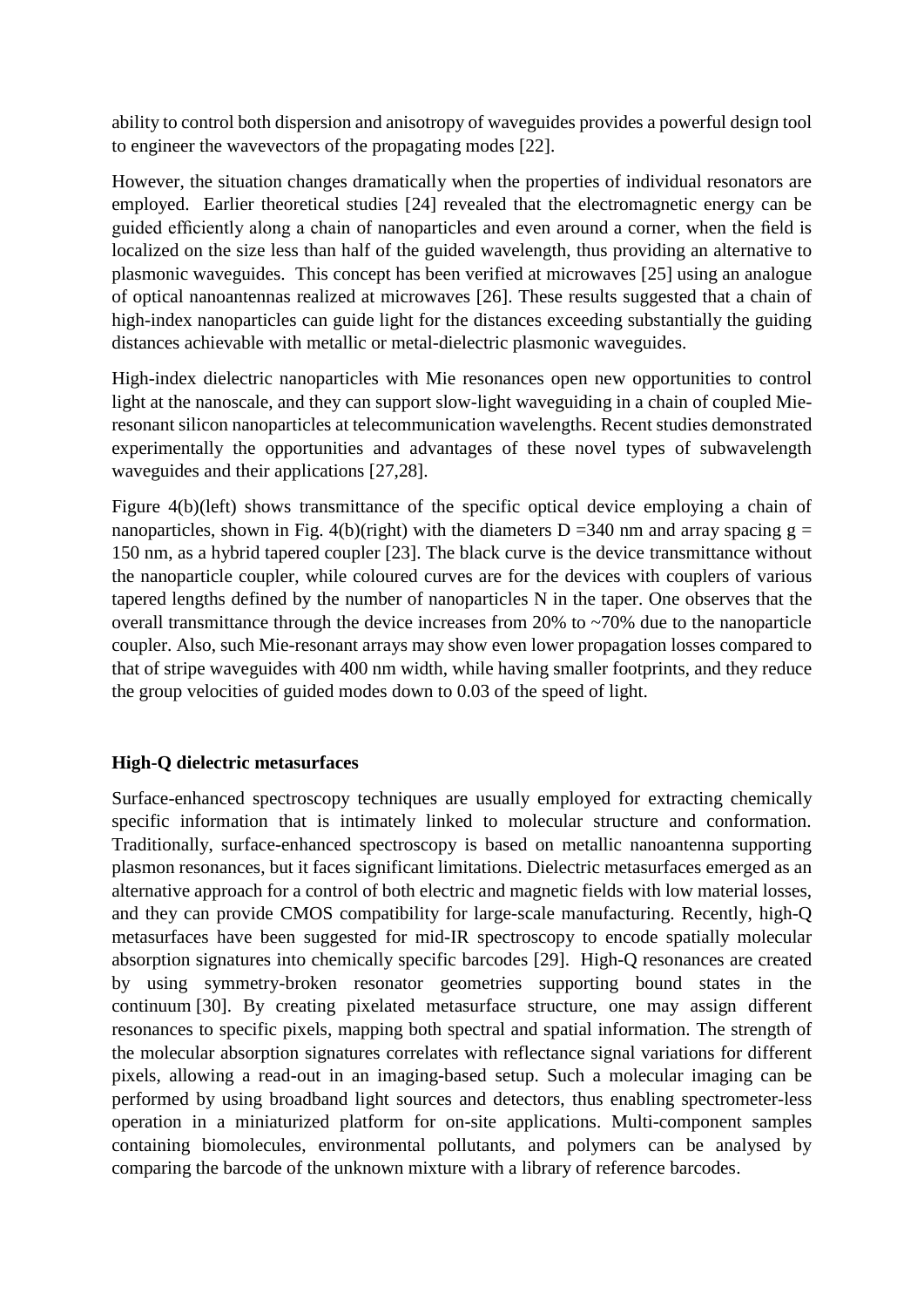Angle multiplexing is a powerful concept that allows encoding of different values of optical parameters. Figure 5(a) shows an angle-multiplexed metasurface [29] designed to resonantly reflect in a narrow spectral range around a frequency at each incidence angle when illuminated with a broadband source. This optical response is provided by a high-Q dielectric metasurface consisting of anisotropic arrays of germanium resonators on a calcium fluoride  $(CaF_2)$ substrate, which interact collectively to generate high-Q resonances in reflection.

Another useful direction to employ high-Q dielectric metasurfaces is to combine them with atomically thin monolayers of transition metal dichalcogenides (TMDCs). Intrinsic nonlinearity of TMDC monolayers is weak, and thus this limits their applications in nonlinear optics. However, the effective nonlinear susceptibility of TMDCs can be enhanced substantially by integrating them with dielectric metasurfaces supporting bound states in the continuum. Recently, Bernhardt et al [31] demonstrated that a WS<sub>2</sub> monolayer combined with a silicon metasurface hosting BICs exhibits second-harmonic generation enhanced by more than 3 orders of magnitude relative to a  $WS_2$  monolayer placed on top of a flat silicon film of the same thickness. These results suggest a pathway to employ high-index dielectric metasurfaces as hybrid structures for the enhancement of TMDC nonlinearities with applications in nonlinear microscopy and optoelectronics.



**Fig. 5**. Applications of BIC-empowered high-Q dielectric metasurfaces. (a) Concept of the angle-multiplexed sensing based on a dielectric metasurface. (b) Second-harmonic generation from a WS<sup>2</sup> monolayer placed on top of a Si metasurface, and the intensity spectra of the generated second-harmonic signal. Adopted from Refs. [29,31].

Figure 5(b) shows schematically a hybrid photonic structure (top) for enhanced nonlinear effects composed of a WS<sup>2</sup> monolayer placed on top of a silicon metasurface created by a square array of nanobar pairs. The image below shows the measured second-harmonic intensity spectra from WS<sub>2</sub> monolayers placed on top of the optimized metasurface (red) and on top of the reference bulk Si film (grey, magnified  $500\times$ ) with a pump wavelength of 832 nm.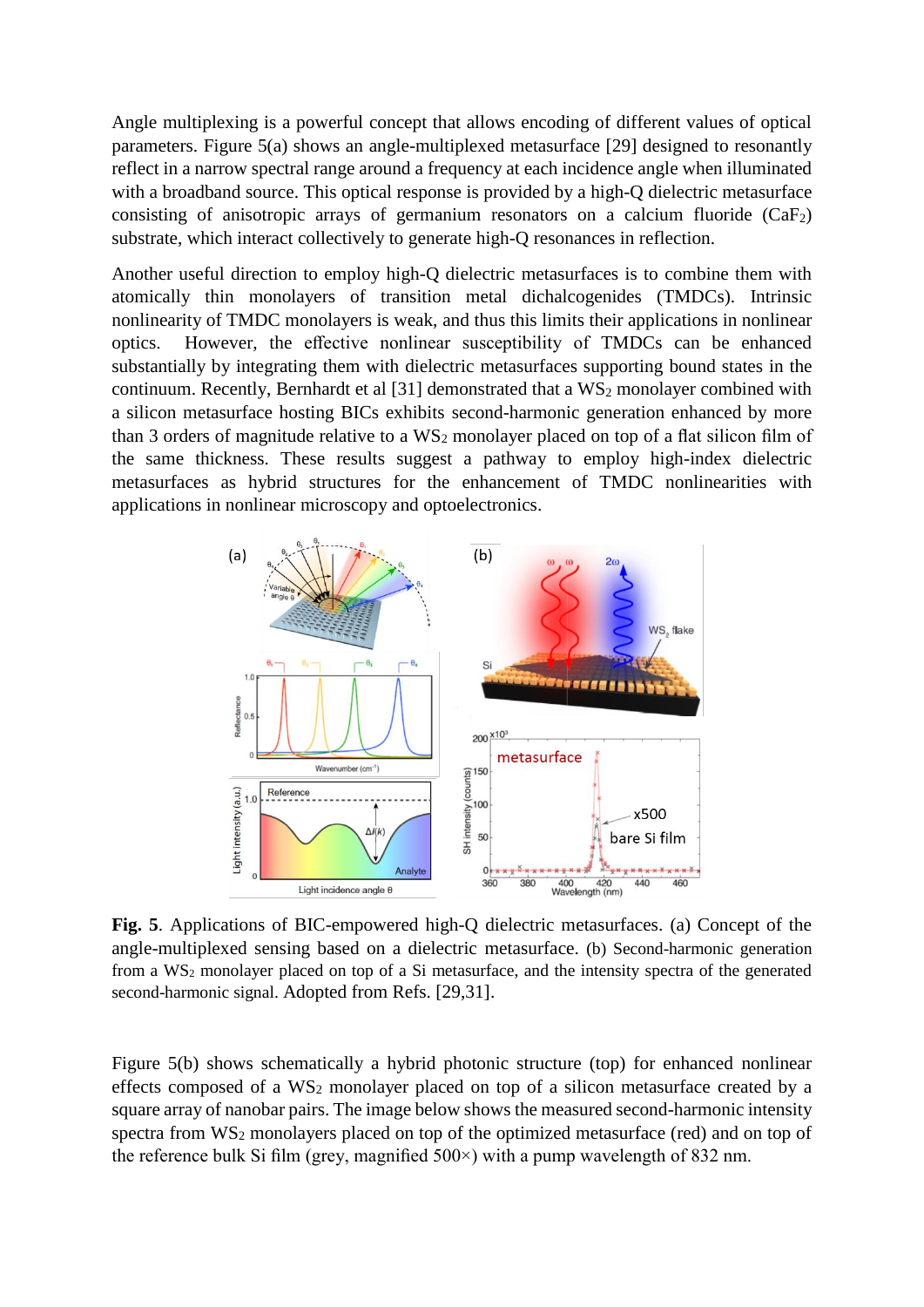# **Concluding remarks**

Low-loss dielectric subwavelength structures and metasurfaces supporting high-Q resonances are ideally suited for applications in nanophotonics, including high-harmonic generation, biosensing, and quantum effects. Mie-resonant nanoantennas and BIC-resonant metasurfaces can enhance nonlinear response of hybrid materials when such materials are placed within the near-field of the Mie resonances, being useful for enhanced functionalities of novel twodimensional materials and their hybrid structures. More importantly, active Mie-resonant nanoantennas can be employed as the smallest light sources with the footprints several times smaller than the wavelength of the light with a perspective of creating dense photonic integration for efficient on-chip metadevices.

Novel technologies based on smart engineering of multipolar Mie resonances and bound states in the continuum may enhance substantially light-matter interaction creating resonant linewidths for practical optical devices. Combining the advantages of flat optics with a platform of dielectric metasurfaces could enable a new strategy for achieving tunable control over optical wavefronts with an electromagnetic field. As one of the breakthrough applications, we would like to mention a novel type of optical biosensors and chiral sensors employing high-Q resonances in transmissive and reflective dielectric structures, and thus extending the radiation channels available for sensing increasing both device sensitivity and multiplexing abilities.

Modern integrated photonics requires the developments in device design, materials synthesis, nanofabrication, and characterization, and the combination of these efforts will underpin new discoveries and applications ranging from flat lenses to quantum computation and storage.

# **Acknowledgements**

The authors acknowledge a valuable collaboration and discussions with their colleagues and co-authors, especially K. Koshelev, S. Makarov and M. Rybin. This work was supported by the Russian Science Foundation (project № 20-73-10183), the Australian Research Council (grant DP200101168), and the Strategic Fund of the Australian National University.

# **References**

[1] S. Bozhevolnyi, V. Volkov, E. Devaux, J. Laluet, and T. Ebbesen, Channel plasmon subwavelength waveguide components including interferometers and ring resonators, Nature **440**, 508–511 (2006).

[2] See e.g. the most recent review paper: K. Koshelev and Y. Kivshar, Dielectric resonant metaphotonics, ACS Photonics (2020);<https://doi.org/10.1021/acsphotonics.0c01315>

[3] R. Won, R. Into the Mie-tronics' era, Nature Photonics **13**, 585−587 (2019).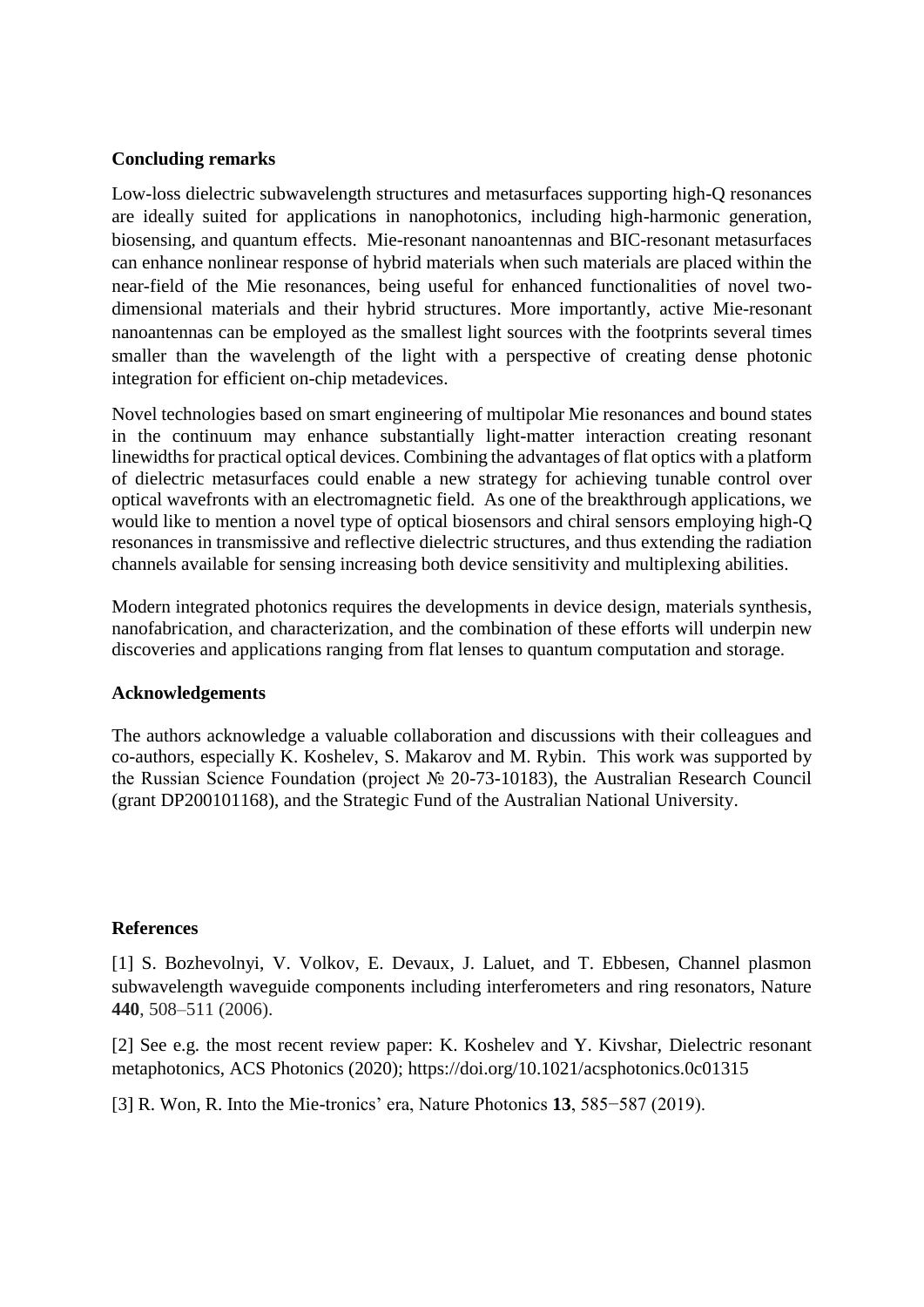[4] M. V. Rybin, K.L. Koshelev, Z.F. Sadrieva, K.B. Samusev, A.A. Bogdanov, M.F. Limonov, and Y.S. Kivshar, High-Q Supercavity Modes in Subwavelength Dielectric Resonators, Physical Review Letters **119**, 243901 (2017)

[5] M. Rybin and Y. Kivshar, Supercavity lasing, Nature **541**, 164–165 (2017)

[6] E. Tiguntseva, K. Koshelev, A. Furasova, P. Tonkaev, V. Mikhailovskii, E. V. Ushakova, D. G. Baranov, T. Shegai, A. A. Zakhidov, Y. Kivshar, and S. V. Makarov, Room-temperature lasing from Mie-resonant nonplasmonic nanoparticles, ACS Nano **14**, 8149-8156 (2020).

[7] K. Koshelev, S. Kruk, E. Melik-Gaykazyan, J.H. Choi, A. Bogdanov, H.G. Park, and Y. Kivshar, [Subwavelength dielectric resonators for nonlinear nanophotonics,](javascript:void(0)) Science **367**, 288- 292 (2020).

[8] L. Ding, D. Morits, R. Bakker, S. Li, D. Eschimese, S. Zhu, Y. F. Yu, R. Paniagua-Dominguez, and A I. Kuznetsov, All-optical modulation in chains of silicon nanoantennas ACS Photonics **7**, 1001-1008 (2020).

[9] P. Cheben, P. J. Bock, J. H. Schmid, J. Lapointe, S. Janz, D. X. Xu, A. Densmore, A. Delâge, B. Lamontagne, and T. J. Hall, Refractive index engineering with subwavelength gratings for efficient microphotonic couplers and planar waveguide multiplexers, Optics Letters **35**, 2526-2528 (2010)

[10] A. Ndao, L. Hsu, W. Cai, J. Ha, J. Park, R. Contractor, Y. Lo, and B. Kanté, Differentiating and quantifying exosome secretion from a single cell using quasi-bound states in the continuum, Nanophotonics **9**, 1081-1086 (2020).

[11] G.P. Zograf, D. Ryabov, V. Rutckaia, P. Voroshilov, P. Tonkaev, D.V. Permyakov, Y. Kivshar, and S.V. Makarov, [Stimulated Raman scattering from Mie-resonant subwavelength](https://pubs.acs.org/doi/abs/10.1021/acs.nanolett.0c01646)  [nanoparticles,](https://pubs.acs.org/doi/abs/10.1021/acs.nanolett.0c01646) Nano Letters **20**, 5786-5791 (2020).

[12] P.A. Dmitriev, D.G. Baranov, V.A. Milichko, S.V. Makarov, I.S. Mukhin, A.K. Samusev, A.E. Krasnok, P.A. Belov, and Y.S. Kivshar, Resonant Raman scattering from silicon nanoparticles enhanced by magnetic response, Nanoscale **8**, 9721-9726 (2016).

[13] I. Alessandri, J.R. Lombardi, Enhanced Raman scattering with dielectrics, Chemical Reviews **116**, 14921−14981 (2016).

[14] G.P. Zograf, M.I. Petrov, D.A. Zuev, P.A. Dmitriev, V.A. Milichko, S.V. Makarov, and P.A. Belov, Resonant nonplasmonic nanoparticles for efficient temperature-feedback optical heating, Nano Letters **17,** 2945-2952 (2017).

[15] E. Y. Tiguntseva, G.P. Zograf, F. E. Komissarenko, D.A. Zuev, A.A. Zakhidov, S.V. Makarov, and Y.S. Kivshar, Light-emitting halide perovskite nanoantennas, Nano Letters **18**, 1185-1190 (2018).

[16] M.P. Nezhad, A. Simic, O. Bondarenko, B. Slutsky, A. Mizrahi, L. Feng, V. Lomakin, and Y. Fainman, Room-temperature subwavelength metal-dielectric lasers, Nature Photonics **4**, 395–399 (2010).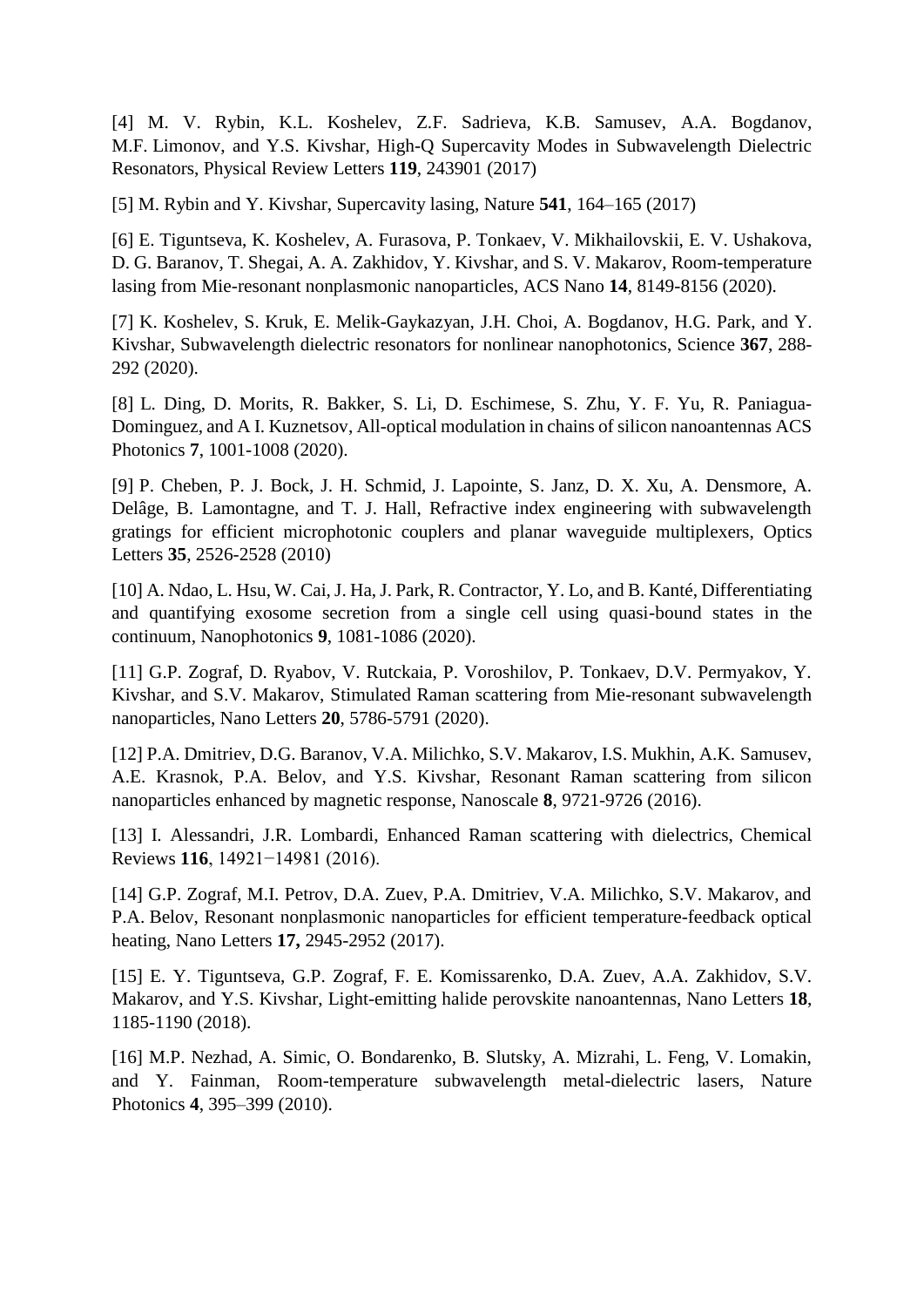[17] S. Makarov, A. Furasova, E. Tiguntseva, A. Hemmetter, A. Berestennikov, A. Pushkarev, A. Zakhidov, and Y. Kivshar, Halide-perovskite resonant nanophotonics, Adv. Opt. Mater. **7**, 1800784 (2019).

[18] J.M. Richter, M. Abdi-Jalebi, A. Sadhanala, M. Tabachnyk, J.P.H. Rivett, L.M. Pazos-Outón, K.C. Gödel, M. Price, F. Deschler, and R.H. Friend, Enhancing photoluminescence yields in lead halide perovskites by photon recycling and light out-coupling, Nature Communications **7**, 13941 (2016).

[19] A.P. Pushkarev, V.I. Korolev, D.I. Markina, F.E. Komissarenko, A. Naujokaitis, A. Drabavičius, V. Pakštas, M. Franckevičius, S.A. Khubezhov, D.A. Sannikov, A.V. Zasedatelev, P.G. Lagoudakis, A.A. Zakhidov, and S.V. Makarov, A Few-minute synthesis of  $CsPbBr<sub>3</sub>$  nanolasers with a high-quality factor by spraying at ambient conditions, ACS Applied Materials & Interfaces **11**, 1040-1048 (2019).

[20] B. Tang, H. Dong, L. Sun, W. Zheng, Q. Wang, F. Sun, X. Jiang, A. Pan, and L. Zhang, Single-mode lasers based on Cesium lead halide perovskite submicron spheres, ACS Nano **11 (11),** 10681-10688 (2017).

[21] V. Mylnikov, S.T. Ha, Z. Pan, V. Valuckas, R. Paniagua-Domínguez, H.V. Demir, and A.I. Kuznetsov, Lasing action in single subwavelength particles supporting supercavity modes, ACS Nano **14**, 7338-7346 (2020).

[22] P. Cheben, R. Halir, J.H. Schmid, H.A. Atwater, and D.R. Smith, Subwavelength integrated photonics, Nature **560**, 565–572 (2018).

[23] D. Lu, Y. F. Yu, D. Morits, M. Yu, A.Y.L. Thomas, H.S. Chu, L.S. Thor, E.P. Ching, R. Paniagua-Dominguez, and A.I. Kuznetsov, Low-loss slow-light waveguiding in coupled subwavelength silicon Mie resonators, Nanoscale (2020); DOI: 10.1039/D0NR05248E.

[24] J. Du, S. Liu, Z. Lin, J. Zi, and S.T. Chui, Guiding electromagnetic energy below the diffraction limit with dielectric particle arrays, Phys. Rev. A **79**, 051801 (2009).

[25] R.S. Savelev, A.P. Slobozhanyuk, A.E. Miroshnichenko, Y.S. Kivshar, and P. Belov, Subwavelength waveguides composed of dielectric nanoparticles, Phys. Rev. B **89**, 035435 (2014).

[26] D.S. Filonov, A.E. Krasnok, A.P. Slobozhanyuk, P.V. Kapitanova, E.A. Nenasheva, YS. Kivshar, and P.A. Belov, [Experimental verification of the concept of all-dielectric](https://aip.scitation.org/doi/abs/10.1063/1.4719209)  [nanoantennas,](https://aip.scitation.org/doi/abs/10.1063/1.4719209) Applied Physics Letters **100**, 201113 (2012).

[27] R.M. Bakker, Y.F. Yu, R. Paniagua-Domínguez, B. Luk'yanchuk, and A.I. Kuznetsov, Resonant light guiding along a chain of silicon nanoparticles, Nano Letters **17**, 3458−3464 (2017).

[28] L. Ding, D. Morits, R. Bakker, S. Li, D. Eschimese, S. Zhu, Y.F. Yu, R. Paniagua-Dominguez, and A I. Kuznetsov, All-optical modulation in chains of silicon nanoantennas ACS Photonics **7**, 1001-1008 (2020).

[29] A. Leitis, A. Tittl, M. Liu, B.H. Lee, M.B. Gu, Y. Kivshar, and H. Altug, Anglemultiplexed all-dielectric metasurfaces for broadband molecular fingerprint retrieval, Science Advances **5**, eaaw2871 (2019).